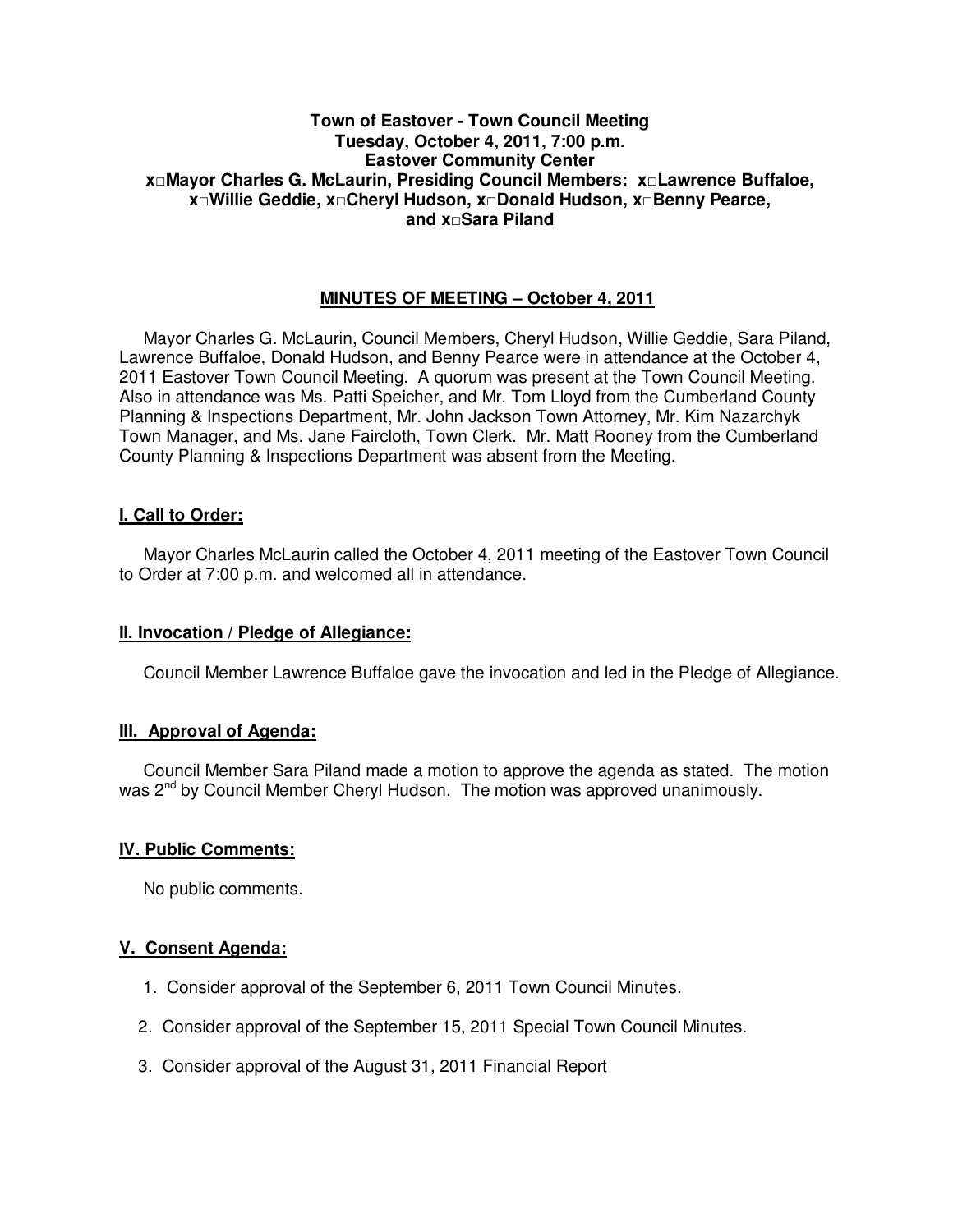Council Member Donald Hudson made a motion to approve the Consent Agenda as stated. The motion was  $2^{nd}$  by Council Member Lawrence Buffaloe. The motion was approved unanimously.

#### **VI. Discussion Agenda:**

#### **Agenda Item #1:**

### **CASE No. 11-096. CONSIDERATION OFTHE EAST COAST CARWASH, PROPERTY, REQUEST FOR A SUBDIVSION & C(P) SITE PLAN REVIEW, CONTY SUBDIVISION AND ZONING ORDINANCES; ZONING: C(P); TOTAL ACREAGE: 2.12 +/-; LOCATION 3162 & 3168 MURPHY ROAD. (EASTOVER)**

 Ms. Pattie Speicher briefed the Council on Case No.11-096. She stated that the developer is requesting approval for a two lot subdivision and site plan for a carwash on Lot #1. She stated that this property is located next to the EPCO Station on Murphy Road. The property has 430.00' feet of road frontage along SR 1832 (Murphy Road). She stated that this property will be served by the Eastover Sanitary District for the water and sewer. Ms. Speicher stated that the revised site plat approval, along with the \$25 revision fee. She said landscaping must be provided in accordance with Section 1102 N. Landscaping, County Zoning Ordinance. Ms. Speicher stated that Lot #1 is .054 acre for the car wash, and Lot #2 is 1.58 acres and will be on a different Case. She stated that 85% of the water used at the car wash will be recycled; therefore there is no need for waste water (Condition #5) for recycle. There is a buffer next to the residential area. Both lots will be served by one driveway and each lot is zoned C(P).

 A motion to approve according to the conditions was made by Council Member Cheryl Hudson. The motion was 2<sup>nd</sup> by Council Member Sara Piland. The motion was approved unanimously.

#### **Agenda Item #2:**

#### **Briefing by Mr. Morgan Johnson, Chairman of the Eastover Sanitary District.**

 Mr. Johnson updated the Council on the progress and changes of the Eastover Sanitary District. He stated that the new office building will be completed by the end of the month. He stated that the new District Manager Ms. Connie Spell came on board October 1, 2011. Ms. Spell has vast experience in water system management and is highly respected in Cumberland County. ESD will not have to provide Health Insurance or retirement to Ms. Spell, as she already has benefits from the Town of Stedman. This will save ESD money.

 Mr. Johnson stated that water was activated on Friday and is now available East of I-95 for residents. Letters have been sent out to the new customers informing them that they can now hook-up to the water system. He stated that they are in the process of setting up the phone system in the new office, and paving will start tomorrow. Mr. Johnson stated that ESD has a three year lease for the office building, after that they will purchase the current building or build a better one.

 Mr. Johnson stated that he is proud to have water East of I-95. He also stated that 60% of the new customers have paid their application fee and the availability fee is \$19.64 per month.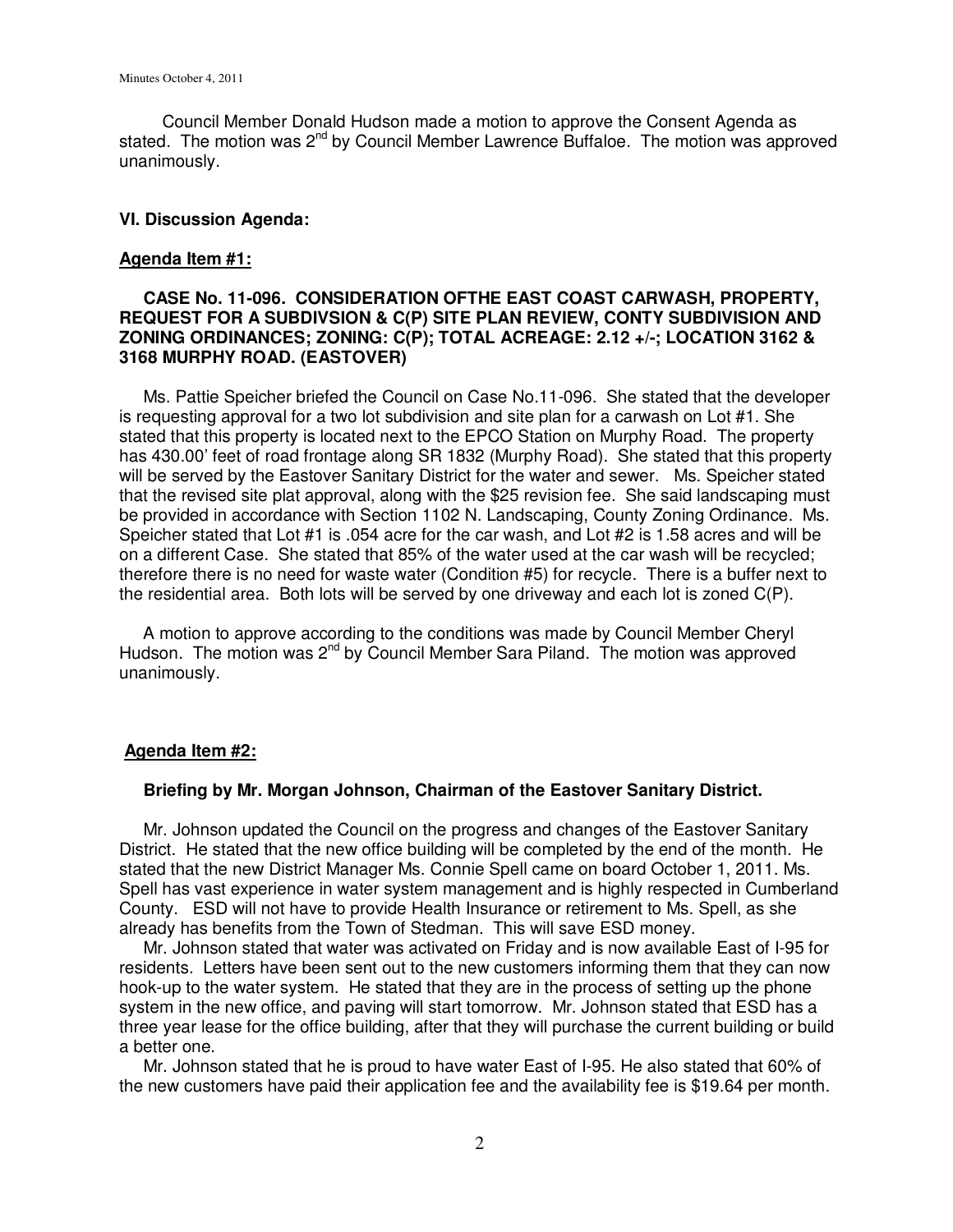He stated that the average household of two will pay a water bill of \$35.00 to \$45.00 per month.

#### **Agenda Item #3:**

#### **Discussion of emergency water connection with PWC.**

 Mr. Nazarchyk stated that it will cost approximately \$50,000 to \$60,000 dollars to have an emergency line installed for the Fire Department from PWC. He stated that there will also be a monthly fee. This information was provided by the Hobbs Upchurch Engineer to the Town Manager. Mr. Nazarchyk stated that PWC requires a formal request from the Town before responding to the cost of the equipment, hookup, and monthly fee. Council Member Sara Piland stated that this will assist in resolving the Fire Department's issue with the water. Mayor McLaurin stated that the Town is willing to pay. The Council decided to table this issue at this time until Mr. Nazarchyk can provide more definite information.

#### **Agenda Item #4:**

#### **Discussion of installation of Christmas Wreaths.**

 Mr. Nazarchyk stated that the Town's Christmas wreaths have been ordered and will be here in the next week or two. Council Member Cheryl Hudson has rental storage space available for \$50.00 per month behind the Town Hall. Mr. Nazarchyk stated that he had received two bids from (1) Mosca Design for \$2,500 (2) Fulcher Electric for \$3,300 for hanging and taking down the Christmas wreaths for the Town. He stated that we have 22 poles wired by Progress Energy. Council Member Sara Piland stated that the residents want wreaths for Christmas, and they were proud of the flags hanging during the month of July.

 Council Member Cheryl Hudson requested to abstain from the vote on the rental of the storage facility for the Town. Council Member Sara Piland made a motion to allow Council Member Cheryl Hudson to abstain from voting on the storage issue. The motion was  $2^{nd}$  by Council Member Willie Geddie. The motion was approved unanimously.

 Council Member Sara Piland made a motion to approve the contract with Mosca Design for installation and removal of the Christmas wreaths, and to rent the storage space available behind the Town Hall for storage of the Christmas wreaths and flags from Council Member Cheryl Hudson. The motion was  $2^{nd}$  by Council Member Donald Hudson. The motion was approved unanimously.

#### **Agenda Item #5:**

#### **Discussion of Planning Consultant.**

 Mr. Nazarchyk stated that to hire a professional consultant to assist in planning, developing and ordinances for the Commercial area for the Town of Eastover will cost approximately \$150,000 to \$175,000 thousand dollars. He stated he had talked with three different firms and that is the price range quoted by each.

Mr. Nazarchyk stated that he had met with Cumberland County Planning & Inspections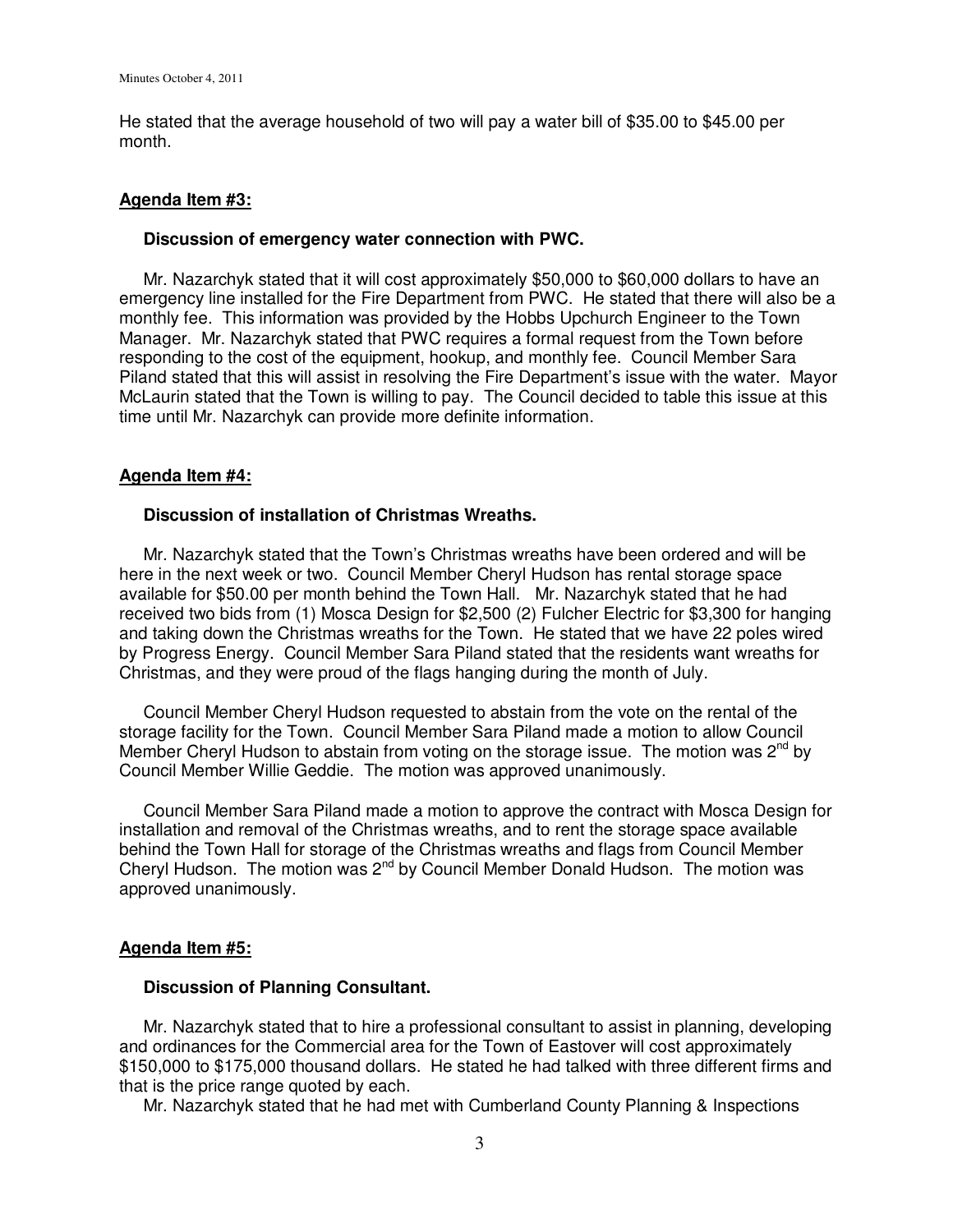Department Director Mr. Tom Lloyd concerning assisting the Town in planning, developing, and ordinances. He stated that Cumberland County can assist us. The only cost to the Town of Eastover will be for postage (approximately \$400.00) for mailing to residents.

### **Agenda Item #6:**

### **Discussion of Yard Maintenance Contract.**

 Mr. Nazarchyk stated that he had received five bids of which one backed out. There are Cardinal Landscaping, Snow Landscaping, Mr. Daniel West, and Twisted Oaks Lawn Maintenance. The prices range from \$11,640 to \$5,760 for the upkeep of the Community Center grounds, and the Talley Woodland Park grounds. The duties would be grass cutting removing leaves, pruning shrubs, fire ant treatments as needed. Mr. Nazarchyk stated that we could have two different companies, one for the Park and one for the Community Center grounds. Mr. Nazarchyk asked the Council to allow him until the next meeting to consider the different options, and make a recommendation. The Council decided to table this item for now.

## **VII. Receive Mayors Update**:

 Mayor McLaurin stated that we have a bronze plaque to be installed on a stone in the Talley Woodland Park. This plaque is to acknowledge the contributions made by Mrs. Eloise Talley for the Park. Private money has been used for the new Park, and Channel 5 has donated 46 azaleas to the Town for the Park.

Mayor McLaurin stated that he should have a price on the pavilion stage by spring.

Mayor McLaurin stated that the Community Watch will meet on  $2^{nd}$  Monday of the month (October 10, 2011) at the Eastover Community Center at 7:00 p.m.

 Mayor McLaurin stated that the Talley Woodland Park needs some sod near the bridge to keep the rain water from washing away the soil. He stated that volunteers could help put the sod down.

### **VIII. Receive Council Members Updates:**

None.

# **IX. ReceiveTown Managers Update:**

 Mr. Nazarchyk stated that all individuals running for election must take the Treasurer's Training Class.

 Mr. Nazarchyk stated that we received approximately \$36,000 in Powell Bill funds from the NCDOT. This is the first of two installments. The 2<sup>nd</sup> installment will be in January 2012.

Mr. Nazarchyk stated that the auditing firm had requested more information, but at this time